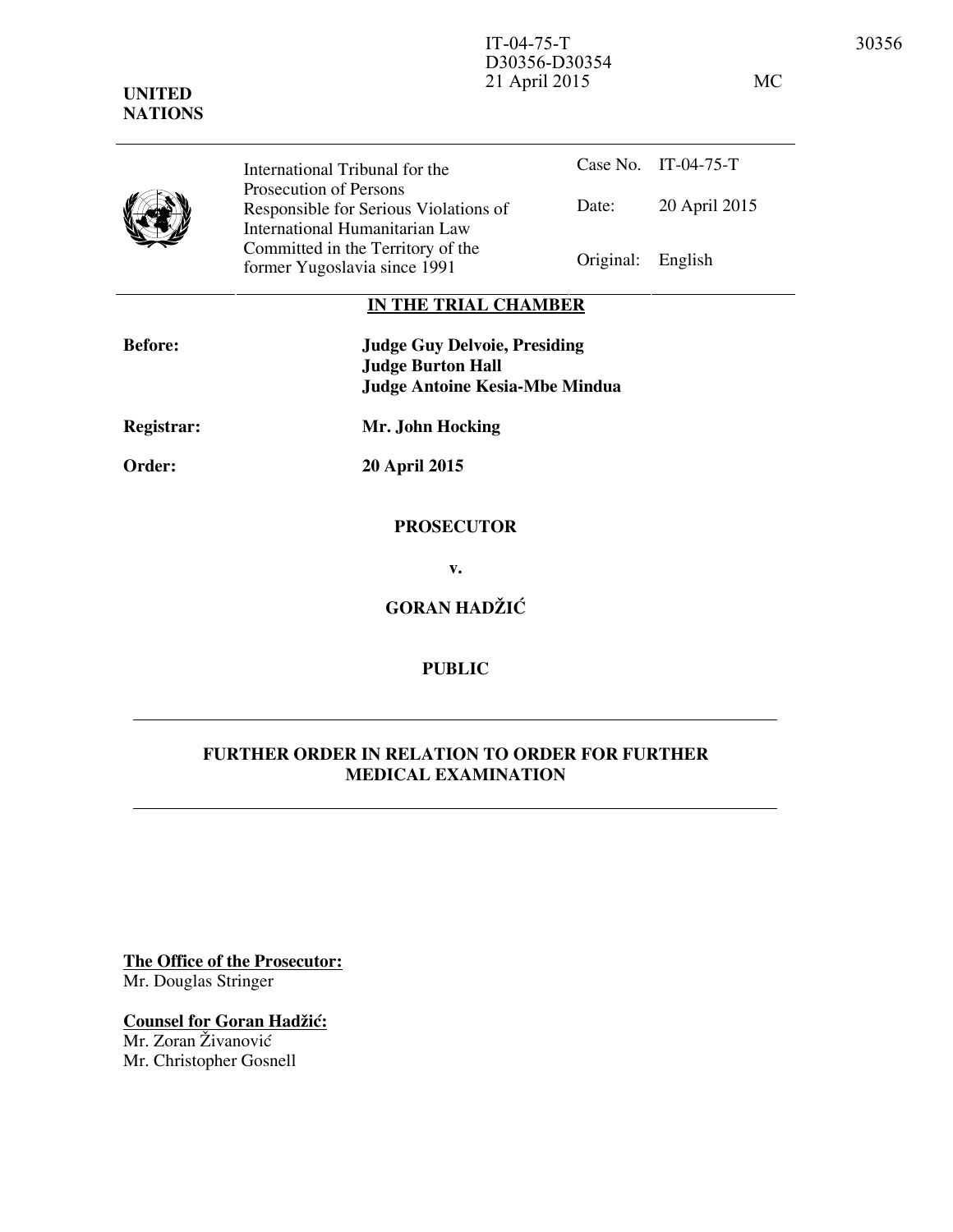**TRIAL CHAMBER II** of the International Tribunal for the Prosecution of Persons Responsible for Serious Violations of International Humanitarian Law Committed in the Territory of the former Yugoslavia since 1991 ("Trial Chamber" and "Tribunal", respectively);

**NOTING** that Hadžić was diagnosed with *glioblastoma multiforme* in November 2014 and has been undergoing a prescribed plan for palliative treatment ("Treatment Plan") comprised of: (i) six weeks of daily radiotherapy and chemotherapy treatments until the end of January; (ii) four weeks of recuperation in February; and (iii) up to six cycles of chemotherapy consisting of five days of a high-dose oral chemotherapy followed by a 23-day rest period ("Second Phase Treatment");<sup>1</sup>

**NOTING** the "Order for Further Medical Examination", issued on 1 April 2015 ("Order"), in which the Trial Chamber ordered Dr. Seute to submit, as early as practicable, a medical report; $^{2}$ 

**NOTING** the "Deputy Registrar's Submission in Relation to the Order for Further Medical Examination", filed confidentially on 9 April 2015 ("Registry Submission"), in which the Registry states that Dr. Seute informed it "that she is unable to further meet the expectations of the Trial Chamber in this case due to her extensive workload and ongoing work-related commitments;"<sup>3</sup>

**NOTING** the "Deputy Registrar's Submission on MRI Scan Date", filed confidentially on 15 April 2015, in which the Registry states that Hadžić is currently scheduled to undergo an MRI scan "the second full week of May 2015;"

**CONSIDERING** that the Trial Chamber, as it has previously stated, would benefit from receiving additional information on Hadžić's physical and mental health from a neuro-oncologist;<sup>4</sup>

**PURSUANT** to Rules 33(B), 54, and 74 *bis* of the Tribunal's Rules of Procedure and Evidence, hereby:

- (a) **ORDERS** the Registry to appoint an independent neuro-oncologist to replace Dr. Seute;
- (b) ORDERS the independent neuro-oncologist to submit, as early as practicable after Hadžić returns from provisional release,<sup>5</sup> a medical report answering the following questions:

 $\overline{a}$ 

<sup>&</sup>lt;sup>1</sup> Deputy Registrar's Submission of Medical Report (confidential), 26 November 2014, confidential Annex, p. 1; Deputy Registrar's Submission of Medical Report (confidential), 12 February 2015, confidential Annex, para. 3; Deputy Registrar's Submission of Reports of Medical Experts (confidential), 13 February 2015, confidential Annex III, "Report medically examination of Mr. G. Hadzic", Tatjana Seute, MD, PhD, dated 12 February 2015, pp. 1-2, 3.

 $<sup>2</sup>$  Order, p. 3.</sup>

<sup>&</sup>lt;sup>3</sup> Registry Submission, para. 3.

 $4$  Order, p. 2.

<sup>&</sup>lt;sup>5</sup> Prosecutor v. Goran Hadžić, Case No. IT-04-75-AR65.1, Decision on Urgent Interlocutory Appeal from Decision Denying Provisional Release, 13 April 2015, para. 22, confidential Annex.